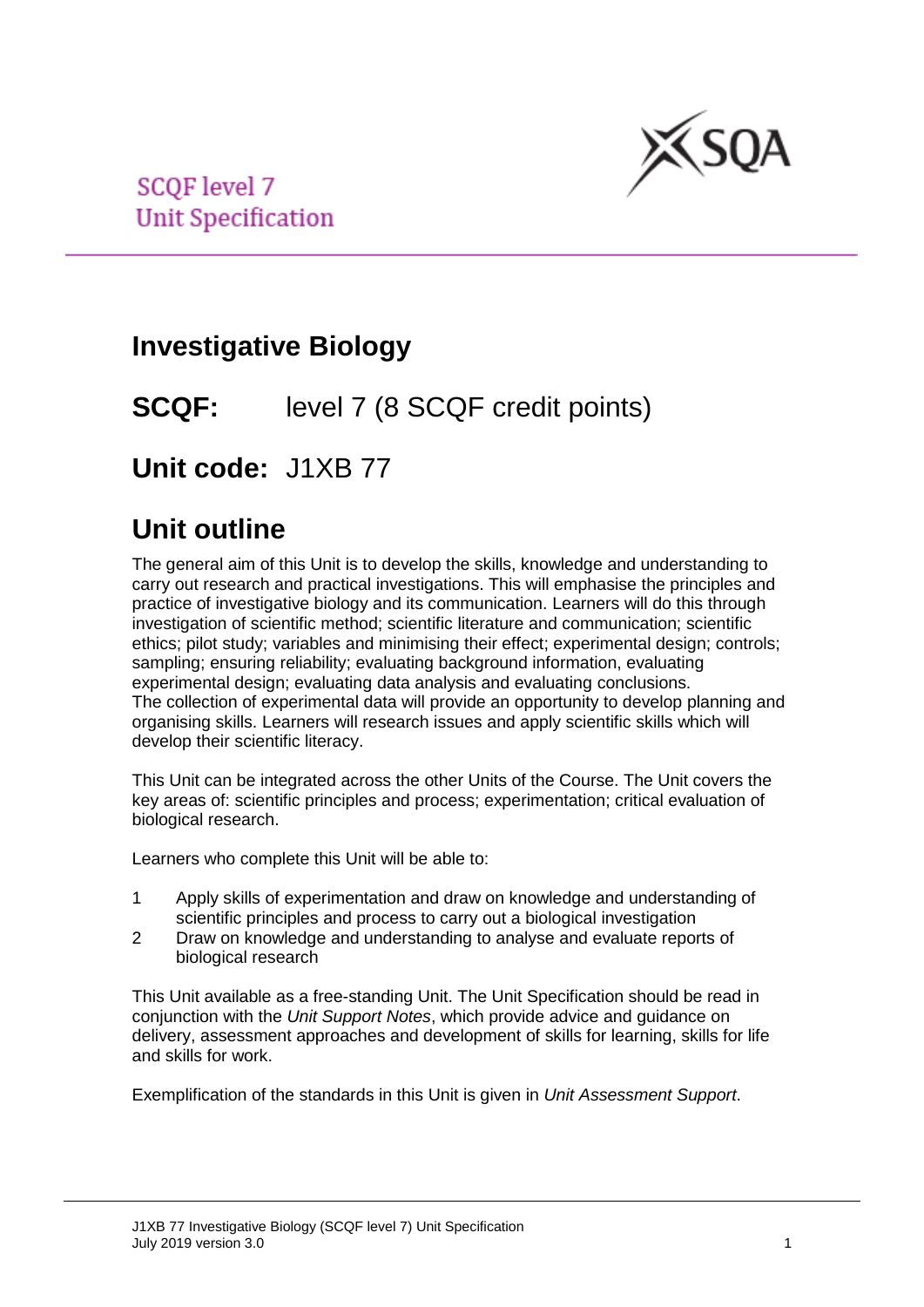## **Recommended entry**

Entry to this Unit is at the discretion of the centre. However, learners would normally be expected to have attained the skills, knowledge and understanding required by one or more of the following or equivalent qualifications and/or experience:

♦ Higher Biology or Higher Human Biology Course or relevant Units

### **Equality and inclusion**

This Unit Specification has been designed to ensure that there are no unnecessary barriers to learning or assessment. The individual needs of learners should be taken into account when planning learning experiences, selecting assessment methods or considering alternative evidence. For further information, please refer to the *Unit Support Notes*.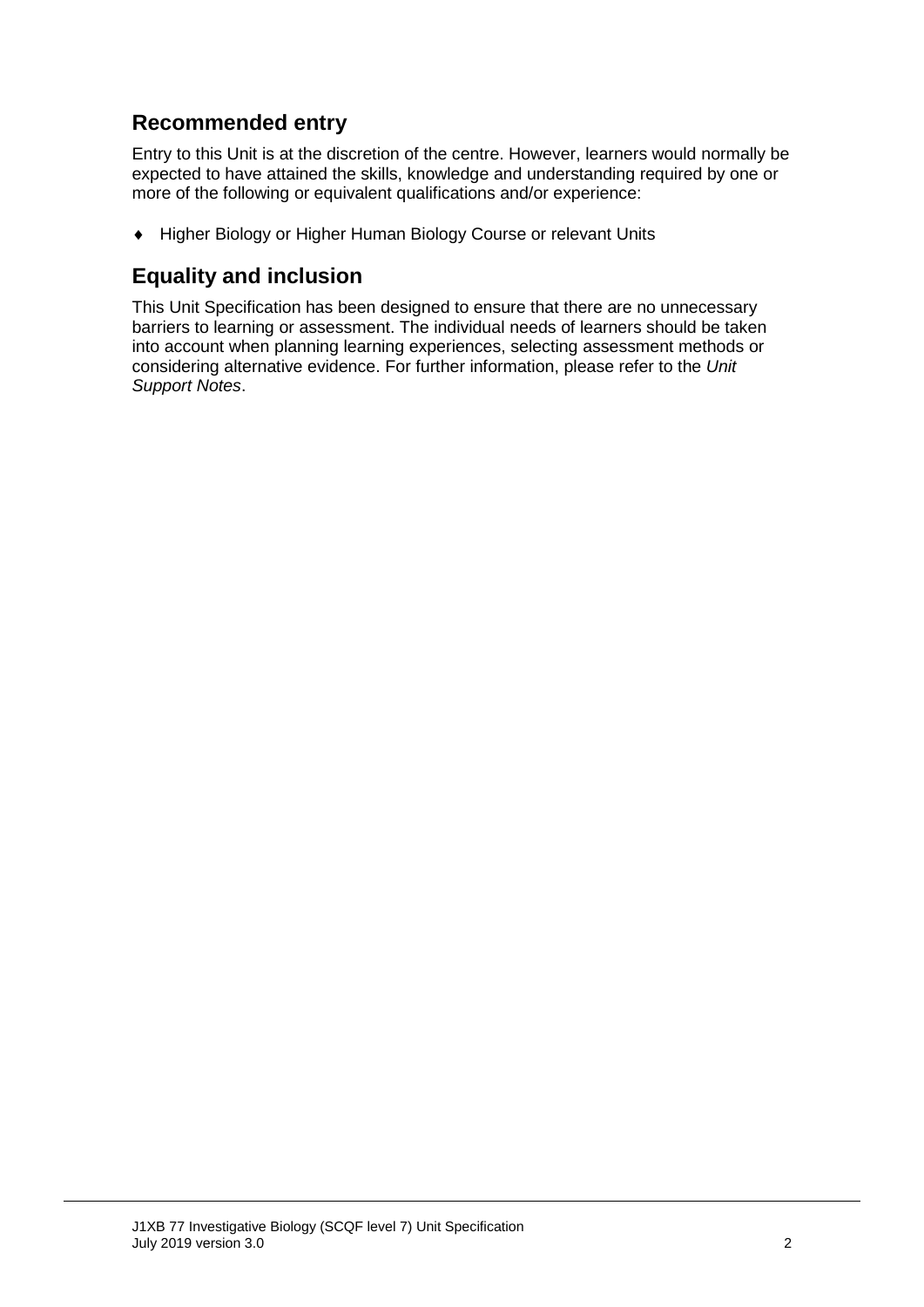# **Standards**

## **Outcomes and Assessment Standards**

### **Outcome 1**

The learner will:

- **1 Apply skills of experimentation and draw on knowledge and understanding of scientific principles and process to carry out a biological investigation by:**
- 1.1 Designing investigative procedures appropriate to the aim
- 1.2 Taking account of ethical considerations, as appropriate, in, for example, the use of living materials, human subjects and the conservation of natural habitats
- 1.3 Identifying potential hazards, assessing associated risks and applying appropriate control measures
- 1.4 Collecting data with precision and accuracy
- 1.5 Using initial results to develop or confirm procedures in the experimental design

## **Outcome 2**

The learner will:

- **2 Draw on knowledge and understanding to analyse and evaluate reports of biological research by:**
- 2.1 Evaluating the scientific method
- 2.2 Analysing the experimental design
- 2.3 Evaluating the analysis and presentation of data
- 2.4 Evaluating conclusions

# **Evidence Requirements for the Unit**

Assessors should use their professional judgement, subject knowledge and experience, and understanding of their learners, to determine the most appropriate ways to generate evidence and the conditions and contexts in which they are used.

Evidence can be drawn from a variety of sources and presented in a variety of formats. Evidence may be presented for individual Outcomes or gathered for the Unit as a whole by combining assessment holistically in a single activity. If the latter approach is used, it must be clear how the evidence covers each Outcome.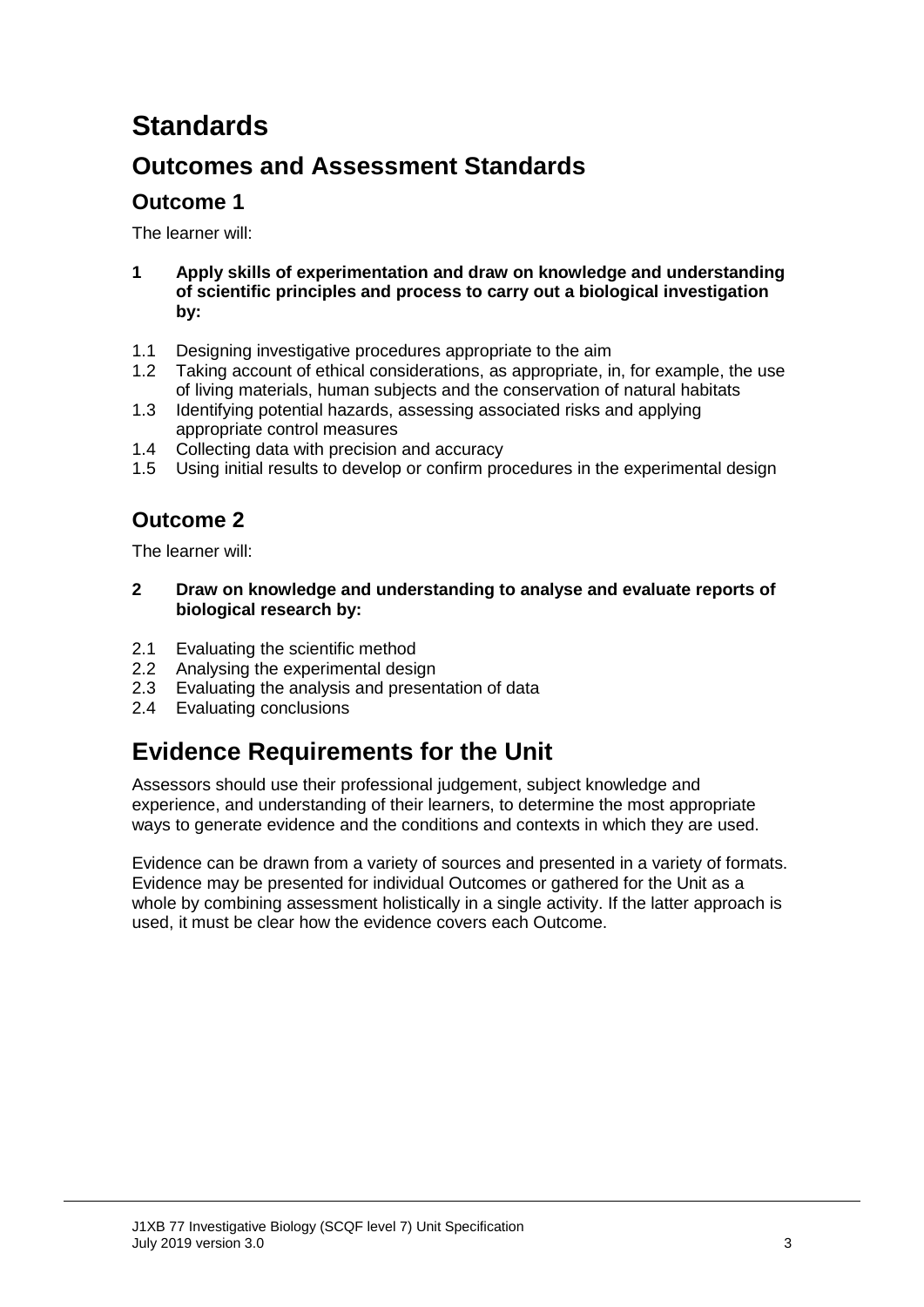## **Assessment Standard Thresholds**

### **Outcome 1**

Candidates are not required to show full mastery of the assessment standards to achieve outcome 1. Instead, four out of the five assessment standards for outcome 1 must be met to achieve a pass. Candidates must be given the opportunity to meet all assessment standards. The threshold has been put in place to reduce the volume of re-assessment where that is required.

#### **Transfer of evidence**

Outcome 1 in this unit of this Course can be used as evidence of the achievement of Outcome 1 in the *Biology: Cells and Proteins* (*J1X9 77*) and the *Biology: Organisms and Evolution (J1XA 77*) Units of this Course.

#### **Re-assessment**

Candidates may be given the opportunity to re-draft their original outcome 1 report or to carry out a new biological investigation.

#### **Outcome 2**

There is no requirement to pass assessment standards 2.1, 2.2, 2.3 and 2.4 independently. Candidates can be assessed using a single test that contains marks and a cut-off score.

Where a candidate achieves 50% or more of the total marks available in a single unit assessment, they will pass outcome 2 for this unit. Existing unit assessment support packs can be used. Teachers and lecturers can choose to adapt the existing unit assessment support packs using the following guidance, or can replace the questions with suitable alternatives of a similar standard.

Unit assessment support packs 1 and 2 contain questions covering all of the assessment standards and may be adapted for use as a single assessment. The number of marks available for each question should be combined to give the total number of marks available. A cut-off score of 50% should be applied to the unit assessments.

Centres can continue to assess assessment standards 2.1, 2.2, 2.3 and 2.4 separately using the existing UASPs. If they choose to do this, 50% or more for **each** assessment standard must be correct in the unit assessment to pass outcome 2.

#### **Re-assessment**

SQA's guidance on re-assessment is there should only be one or, in exceptional circumstances, two re-assessment opportunities. Re-assessment should be carried out under the same conditions as the original assessment. It is at the teacher or lecturer's discretion how they re-assess their candidates. Candidates may be given a full reassessment opportunity, or be re-assessed on individual key areas. Candidates must achieve 50% or more of each re-assessment opportunity.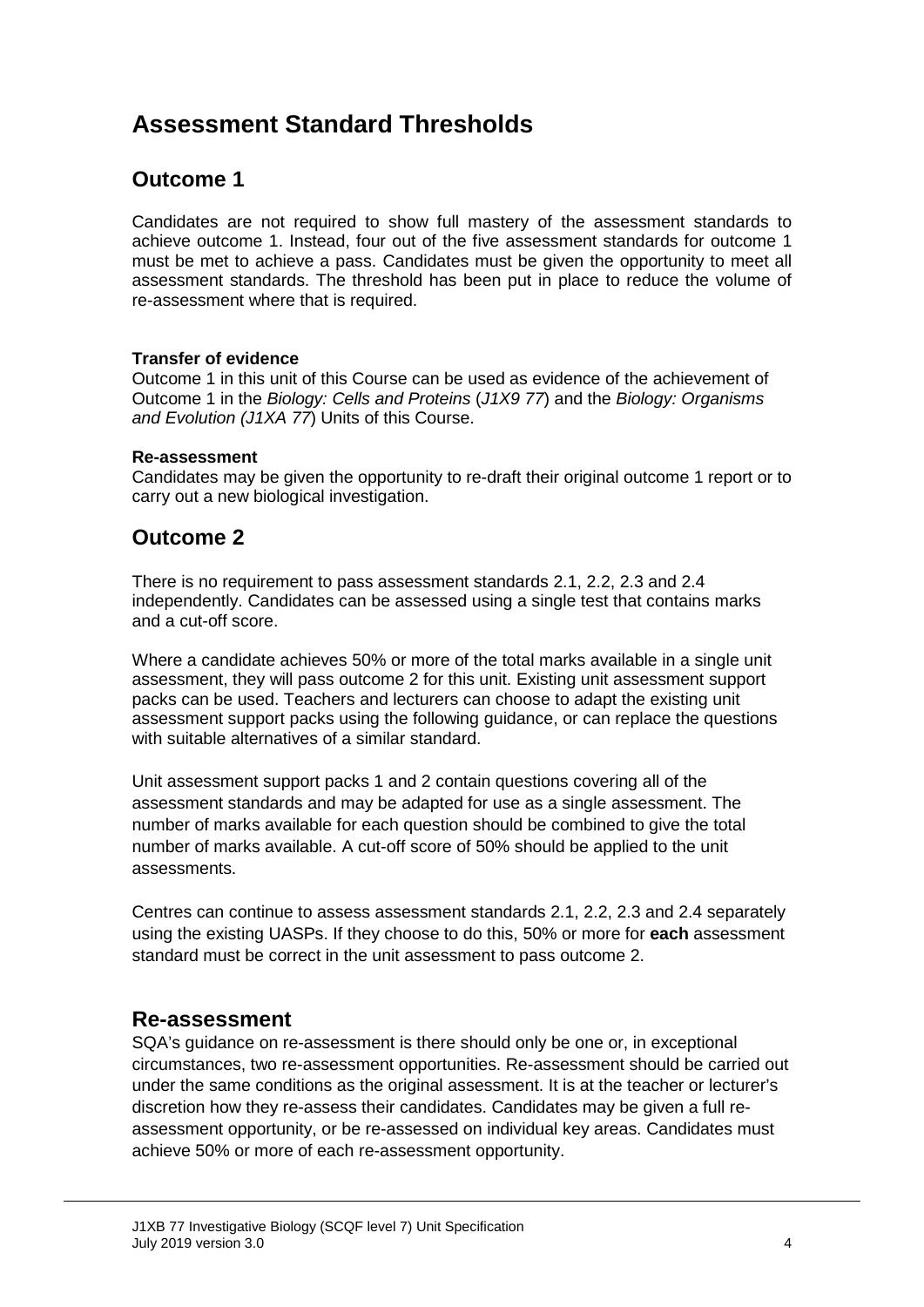**Important note**: if centres choose to assess assessment standards 2.1, 2.2, 2.3 and 2.4 separately using the existing unit assessment support packs, candidates must achieve 50% or more for **each** assessment standard (assessment standards 2.1, 2.2, 2.3 and 2.4) in each re-assessment.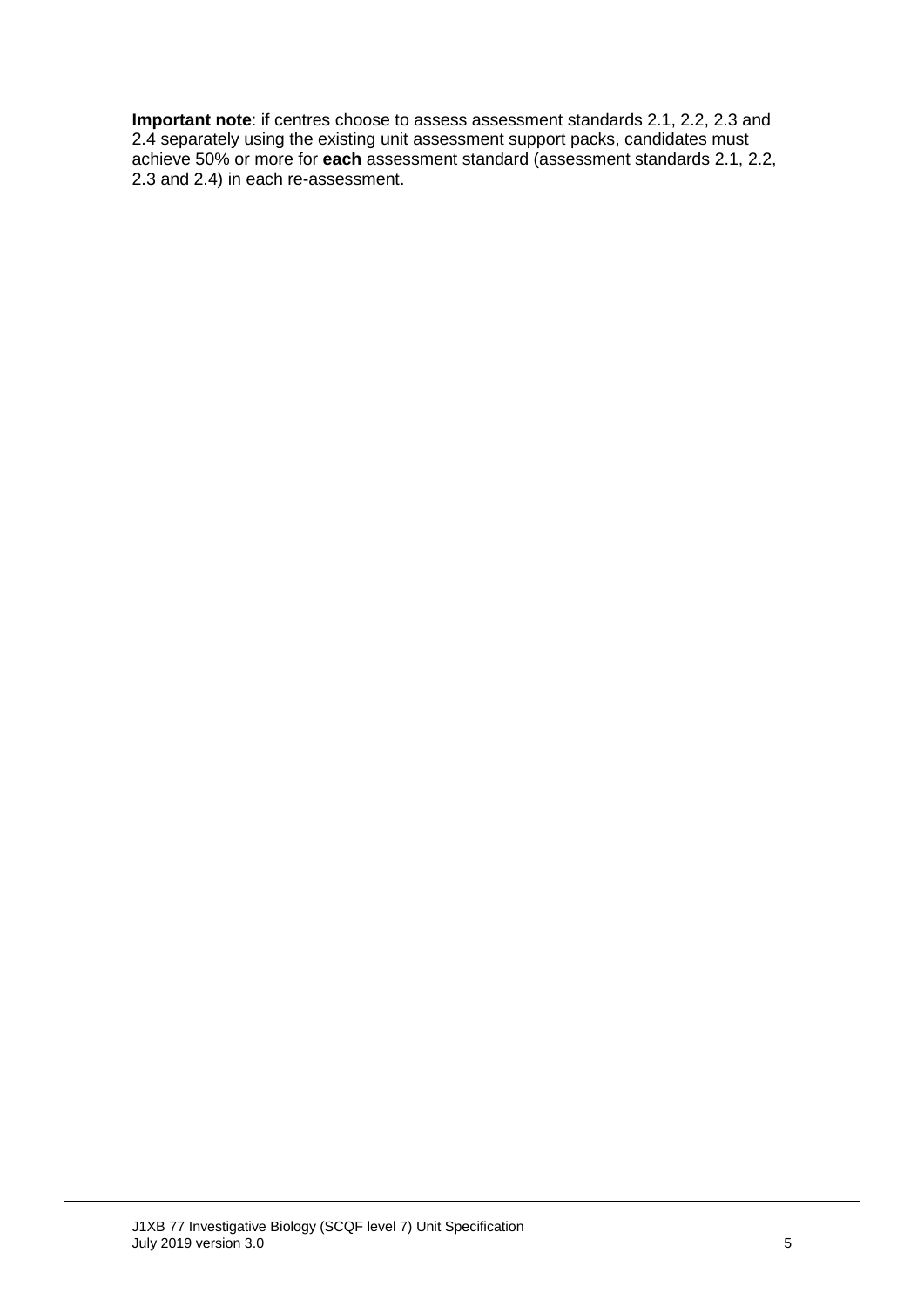# **Development of skills for learning, skills for life and skills for work**

It is expected that learners will develop broad, generic skills through this Unit. The skills that learners will be expected to improve on and develop through the Unit are based on SQA's *Skills Framework: Skills for Learning, Skills for Life and Skills for Work* and drawn from the main skills areas listed below. These must be built into the Unit where there are appropriate opportunities.

#### **1 Literacy**

- 1.1 Reading<br>1.2 Writing
- Writing

#### **2 Numeracy**

- 2.1 Number processes<br>2.2 Money, time and m
- 2.2 Money, time and measurement<br>2.3 Information handling
- Information handling

#### **5 Thinking skills**

- 5.3 Applying
- 5.4 Analysing and evaluating
- 5.5 Creating

Amplification of these is given in SQA's *Skills Framework: Skills for Learning, Skills for Life and Skills for Work.* The level of these skills should be at the same SCQF level as the Unit and be consistent with the SCQF level descriptor. Further information on building in skills for learning, skills for life and skills for work is given in the *Unit Support Notes.*